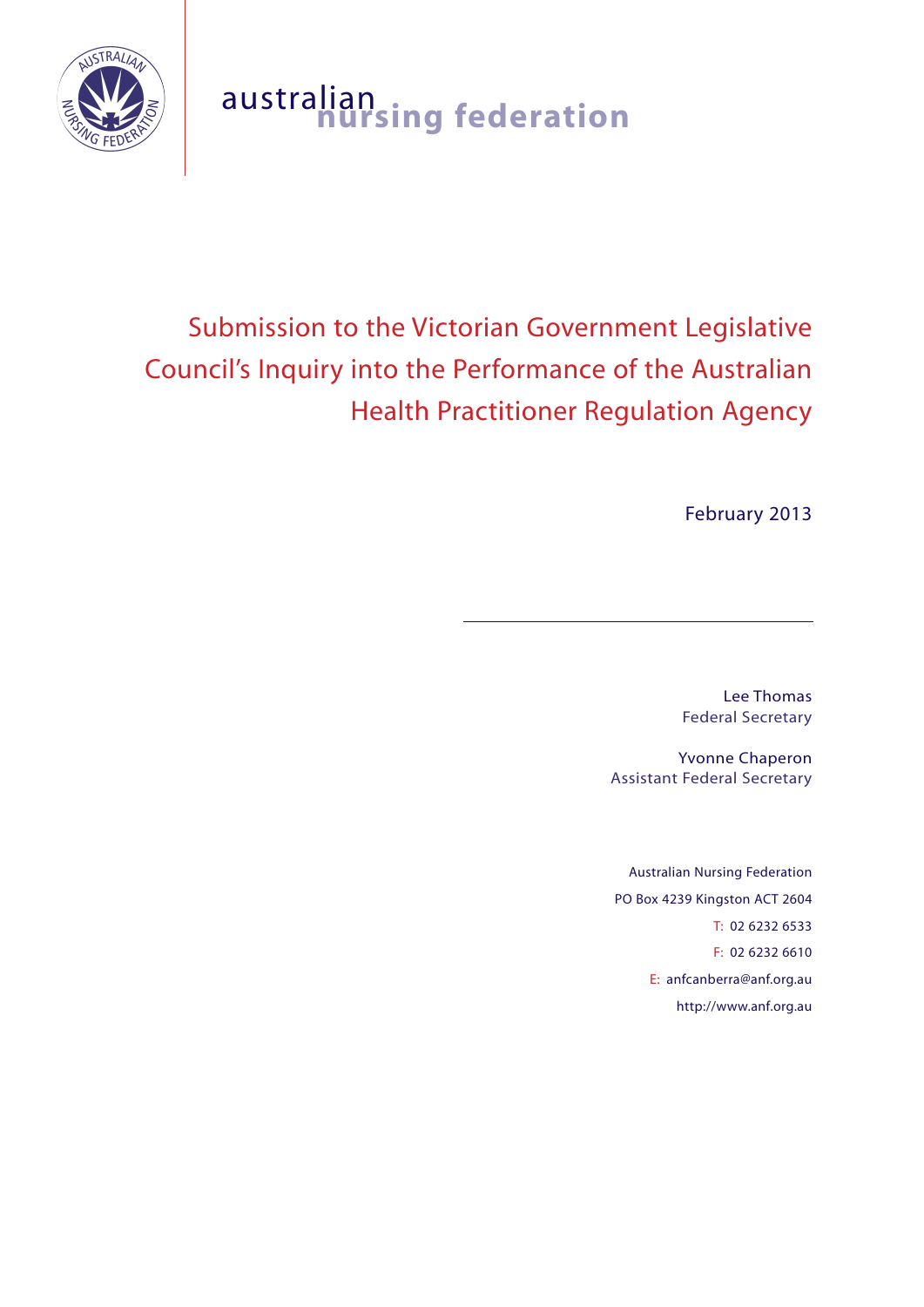#### Introduction

Established in 1924, the Australian Nursing Federation (ANF) is the largest professional and industrial organisation in Australia for nurses and midwives, with Branches in each State and Territory of Australia. The core business of the ANF is the professional and industrial representation of our members and the professions of nursing and midwifery.

The union has membership of over 220,500 nurses, midwives and assistants in nursing. Members are employed in a wide range of enterprises across urban, rural and remote locations in both the public and private health and aged care sectors.

The ANF takes a leadership role for the nursing and midwifery professions by participating in the development of policy relating to: nursing and midwifery practice, professionalism, regulation, education, training, workforce, and socio-economic welfare; health and aged care, community services, veterans' affairs, workplace health and safety, industrial relations, social justice, human rights, immigration, foreign affairs and law reform.

#### Background

Since its inception, the ANF has been a strong supporter of regulation for nurses and midwives in Australia. The regulatory framework includes registration of individual nurses and midwives, and, accreditation of programs leading to registration. The framework provides mechanisms for protection of the public receiving health, midwifery and aged care services.

Given the size of our membership, ANF members can be found providing clinical care in all settings where health, midwifery and aged care is delivered, across all geographical areas. The ANF therefore has a genuine interest in all aspects of care delivery by health professionals, and, in common with our members, has a particular concern for safeguarding the public for whom they provide care.

Our union has worked diligently over the years, along with other nursing and midwifery stakeholders, to develop nationally agreed standards and codes to govern nurses' and midwives' practice. The essential nationally agreed professional standard is that "the nurse or midwife is able to demonstrate that he or she meets the relevant professional competency standards". Although our professions had established nationally agreed standards, codes and guidelines, until 2010 we were regulated under eight separate pieces of legislation. This created cost and mobility imposts for nurses and midwives wishing to move across jurisdictions, as well as for overseas nurses and midwives seeking employment and travel in this country; and, in addition, variation across the country on legislation and regulation governing practice.

The ANF espouses a nationally consistent approach to regulation is essential, and fully supports the role of the Nursing and Midwifery Board of Australia (NMBA) in providing for protection of the public through its registration and accreditation approval activities legislated under the *Health Practitioner Regulation National Law (2009)* (the National Law). In particular, the ANF upholds the core role of the NMBA of "ensuring that any person who is registered is safe and competent to practice".

The commentary to follow will highlight the advantages which national registration and accreditation have achieved for nurses and midwives in Australia, and, more importantly, the improved safeguards for safe and competent care for the community.

Australian Nursing Federation | Submission to the Victorian Government Legislative Council's Inquiry into the Performance of the Australian Health Practitioner Regulation Agency | February 2013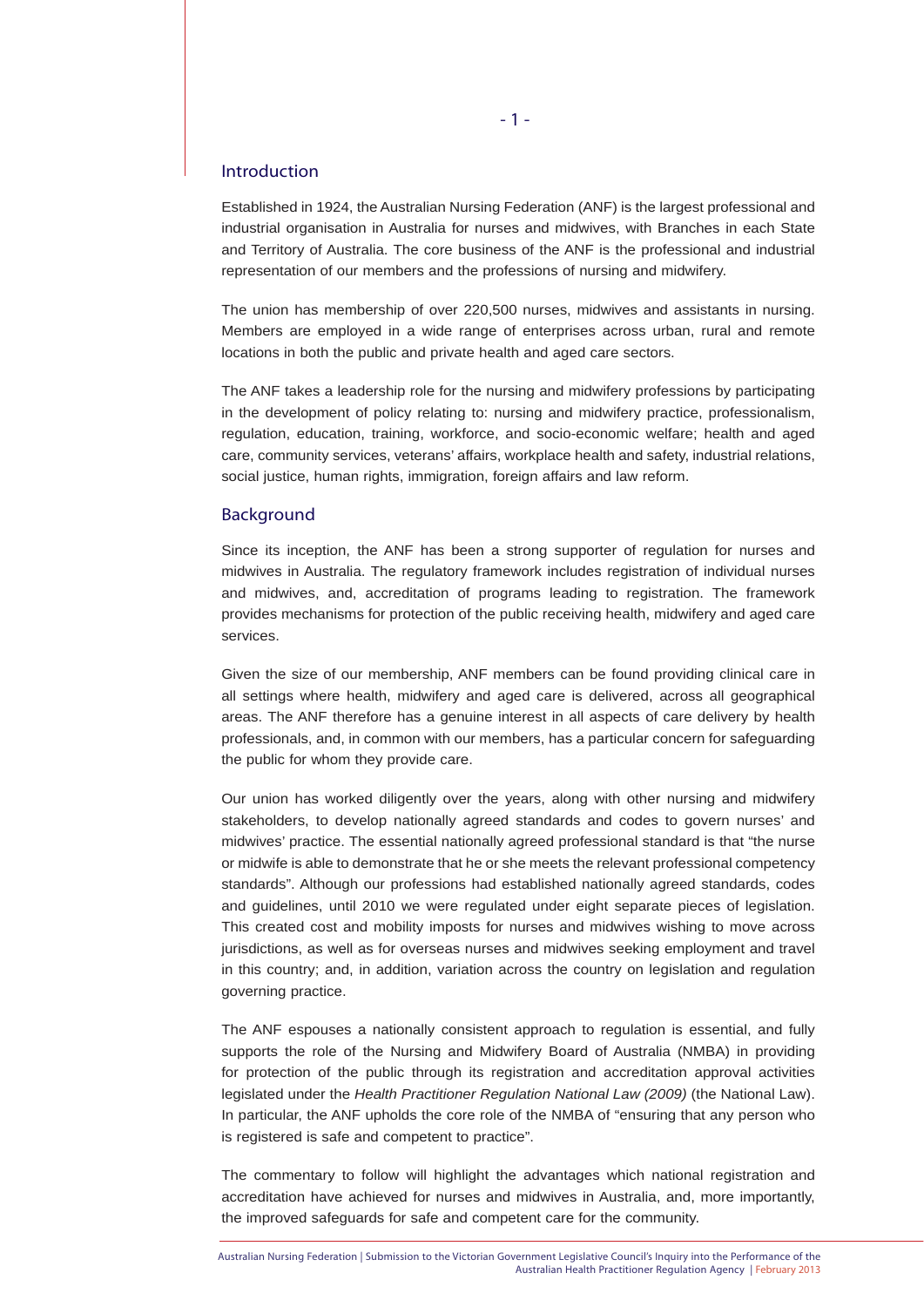### National Registration and Accreditation

As stated, the ANF was, and remains, a strong supporter of the move to national registration and accreditation for health professions in Australia. We believed that the enactment of legislation to introduce the National Registration and Accreditation Scheme (NRAS) for the health professions would have a significant and positive impact on our two professions – nursing and midwifery, and we maintain that position. The overriding aim of the national Scheme was to introduce simplicity and a shared understanding of terminology across the country in relation to regulation of health professionals. The intention to simplify processes and terminology was not only seen as essential for the health professionals themselves, but also, and critically, to reduce confusion for consumers of health and aged care services about the codes, guidelines and standards applying to health professionals.

# *1. Titles*

While the title of Registered nurse was uniform across Australia this was not the case for the second level nurse – Enrolled nurse. For some fifteen years, in the state of Victoria, the Enrolled nurse category was titled 'Registered Nurse Division 2'. This was not common terminology for nursing, nor universally accepted terminology for the profession. It was not used in seven out of the eight jurisdictions in Australia. With the advent of national registration we now have consistent nomenclature across the states and territories for Enrolled nurses. The terminology and protected titles of 'Registered nurse' and 'Enrolled nurse' under National Law, provide for a clear differentiation of roles and legislated responsibilities, and, a shared understanding of terminology across the country.

The protected titles for nursing and midwifery under the National Law are: nurse, registered nurse, nurse practitioner, enrolled nurse, midwife, midwife practitioner. The inclusion of 'nurse' as a protected title across all jurisdictions is an important element, we believe, in protecting the public. Given the plethora of unregulated health and aged care workers across acute care, primary health care and aged care sectors, it is critical that the public remains aware of who is a 'nurse' and who is not – that is, who practices within a professional practice framework to provide safe, competent care and who is providing care outside of those mechanisms instituted for public protection. This is now a shared understanding across all States and Territories under the NRAS.

# *2. National database*

The process to achieve national registration and accreditation for health professionals was tortuous. An incredible amount of work was generated over a number of years in reviewing and revising underpinning policy and creating new policies and guidelines for the establishment of the NRAS. For the nursing and midwifery professions, 1 July 2010 marked a critical moment in history when, for the first time in Australia, all nurses and midwives became registered on a central national database.

The national database contains relevant registration information on every single nurse (Registered and Enrolled) and midwife, registered to practice in Australia. This database is publicly available, which of course includes employers, and prospective employers, of health professionals, as well as the general public.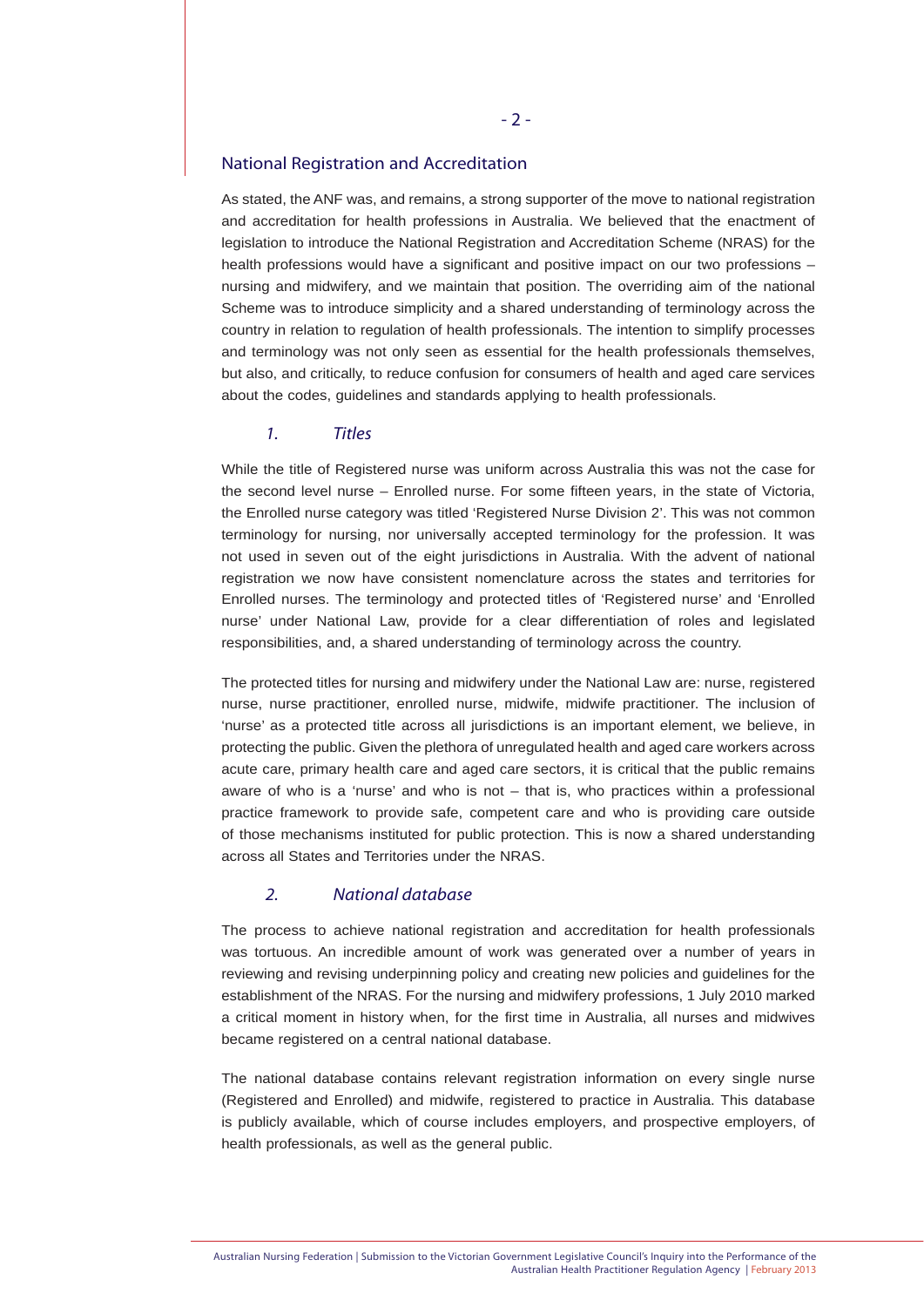As each jurisdiction in Australia had differing registration processes (including registration cycles) prior to July 2010, there has necessarily been a period of adjustment before the NMBA could release complete national data. Beginning in 2012, we are now receiving quarterly reports from the NMBA based on the national database information. Professional associations and policy makers now have far more accurate information with which to work with governments and bodies such as Health Workforce Australia (HWA), to determine nursing and midwifery workforce projections and planning.

Information on the nursing and midwifery workforce is not only now available on a national basis, but is also much more timely – a factor which has previously created problems, with lag times of two to three years as data was collected from each jurisdiction according to their registration cycle, and collated for publication.

From 30 May 2011 undergraduate students of nursing and midwifery programs have also been entered on a national register – again, a first. This is adding to the accuracy of being able to forecast supply and demand for the nursing and midwifery workforce.

## *3. National accreditation*

Until 2010, accreditation of programs leading to registration as a nurse or midwife was undertaken by the state/territory nursing regulatory bodies. This allowed for variance in requirements for education programs, across Australia. Work commenced prior to the official start of the NRAS, on the development of national accreditation standards for pre-registration nursing and midwifery programs, in readiness for the transfer to national registration and accreditation in 2010.

Following the implementation of the NRAS, a national accreditation body was established to assume the work of accrediting all nursing and midwifery pre-registration programs – the Australian Nursing and Midwifery Accreditation Council (ANMAC). This organisation has worked under incredible time pressure to achieve an operational national accrediting body for the nursing and midwifery professions.

National accreditation of education programs is bringing a greater level of consistency to undergraduate programs for registered nurses and midwives; as well as much needed standardisation to the qualification level, role and scope of practice for enrolled nurses. This was particularly pertinent to medicines management and the achievement of uniformity in this and other areas of expanded scope of practice for all enrolled nurses.

The cost of accreditation of programs assessed under ANMAC is higher than under the state/territory system. However, education providers have assurance now of a process of assessment which is nationally agreed, is more rigorous, provides consistency for all programs assessed, and the length of the accreditation period is five years (as compared with variable from two to five years previously).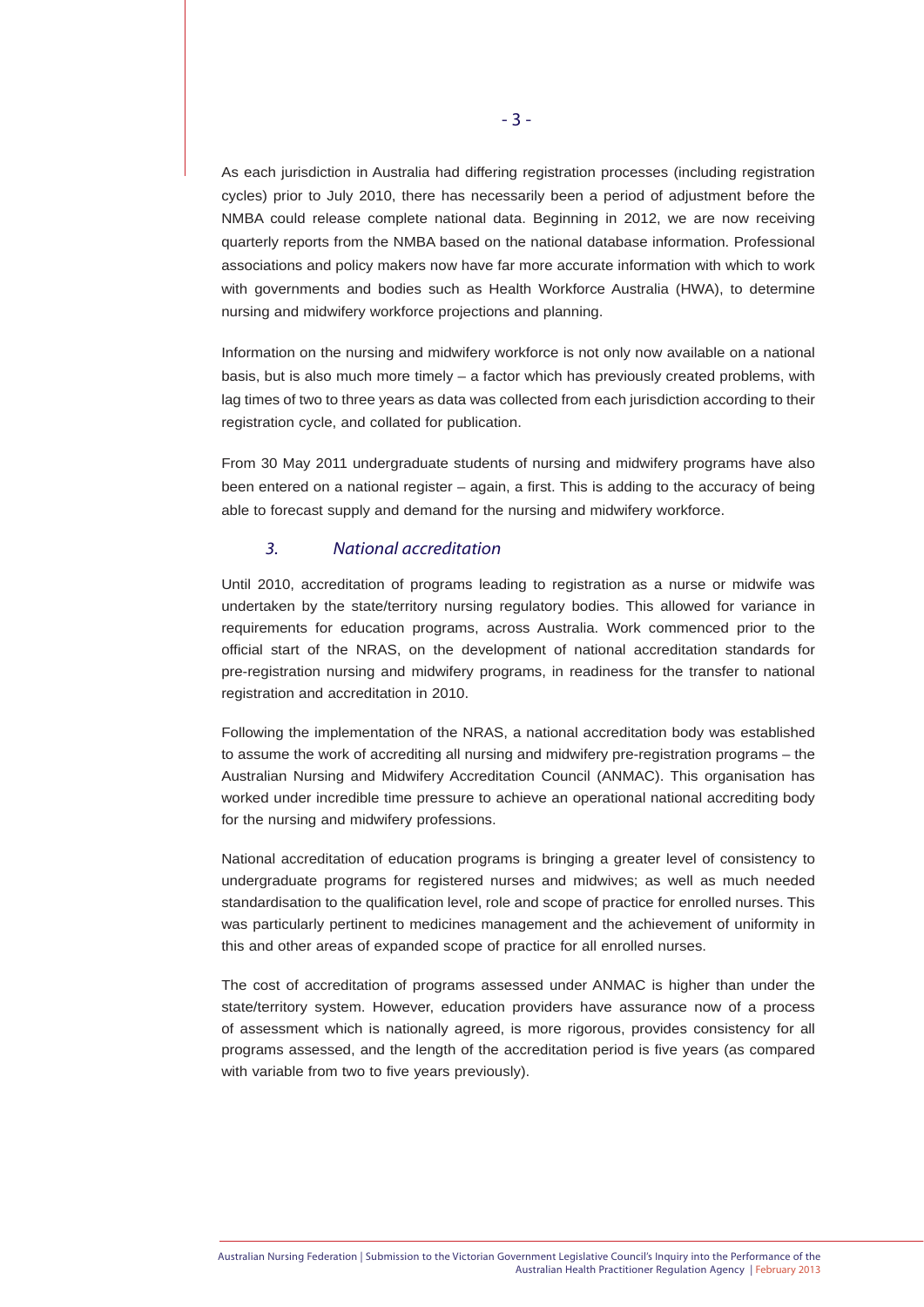# Benefits of national registration and accreditation under the Australian Health Practitioner Regulatory Agency

A summary of the benefits of national registration and accreditation under the Australian Health Practitioner Regulatory Agency is as follows:

- Contributes to safety and quality of care to the Australian community through each of the items listed below
- Common governing legislation for the regulated health professionals: the *Health Practitioner Regulation National Law (2009)* (the National Law)
- Common mandatory standards across disciplines: criminal history record checks; advertising; continuing professional development; professional indemnity insurance arrangements; English language skills; recency of practice
- Notification of conduct, health or performance of a health practitioner by members of the public, other health professionals, employers, and health complaint entities in the jurisdictions
- Development of national database:
	- Central point for data
	- Consistency in registration data
	- Consistency of titles
	- Consistency of terminology
	- National data for workforce planning
	- Transparency for the public with national database availability
	- Easier for employers to track registration status of employees; and, of potential employees
	- Student database
	- Facilitates assigning of health professional identifiers for the implementation of the national personally controlled electronic health records scheme. This scheme is fundamentally changing the way information is communicated between health professionals and consumers of health and aged care
	- Produces timely information on nurses (registered and enrolled) and midwives
	- Facilitates data for nursing and midwifery workforce projection and planning purposes
	- Provision of more accurate nursing and midwifery data for policy formulation and planning purposes
	- Provides a risk management process regarding registered practitioners who may be attempting to avoid detection in relation to misconduct or unacceptable practice standards, or where there are impairment issues

Australian Nursing Federation | Submission to the Victorian Government Legislative Council's Inquiry into the Performance of the Australian Health Practitioner Regulation Agency | February 2013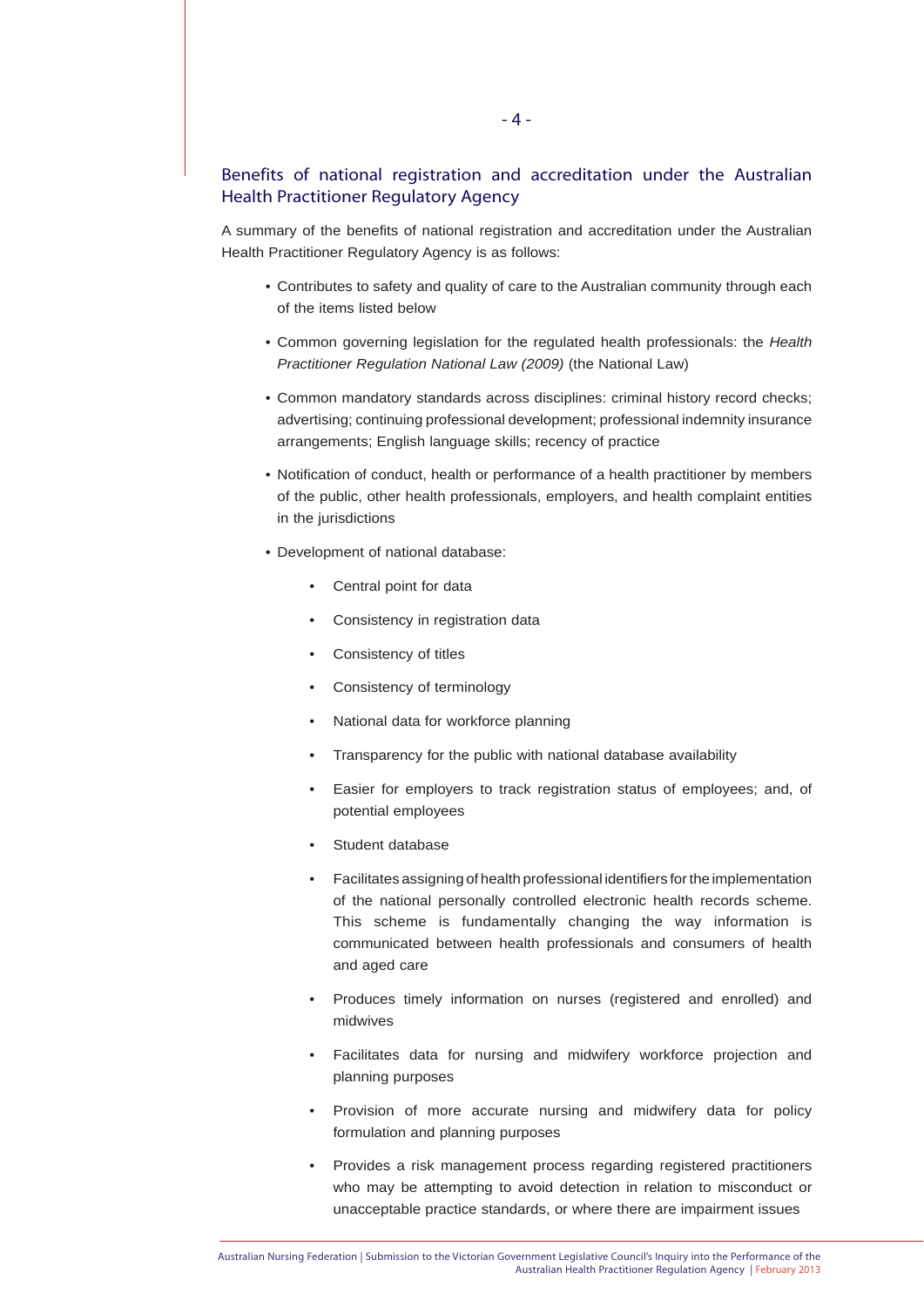- Common registration fee amount; and, one national registration fee
- Greater clarity for consumers, with common titles
- Facilitates mobility of nurses and midwives around the country with common standards, and reduces cost of registration (one registration instead of being required to be registered in every state/territory in which one practiced)
- Removes the need for cross-border arrangements, especially for nurses and midwives who live in cross-border towns/cities, or those who cross borders for emergency or other types of retrieval work
- Facilitates movement of nurses/midwives around the country who will be providing assistance in times of national disasters
- For overseas nurses and midwives wishing to work in Australia:
	- Ease of registration central point
	- Ease of travel around the country
	- Provides for greater monitoring of overseas qualified nurses/midwives working in Australia as they move around the country (easier monitoring of health professionals and detection by prospective employers of those for whom official complaints have been lodged on conduct, health or performance)

It should be noted that the ANF fully supports the ethical migration of overseas qualified nurses and midwives - for temporary or permanent employment – as the sharing of experiences and ideas adds to the richness of our professions. Therefore, the advantages gained through the NRAS, for overseas qualified nurses and midwives, are welcomed.

- National accreditation:
	- National uniformity in accreditation standards for programs leading to registration for registered nurses, enrolled nurses, registered midwives, and Nurse Practitioners
	- Greater potential for improved consistency of nomenclature and content of programs
	- Greater assurance of standard of education of graduands, by employers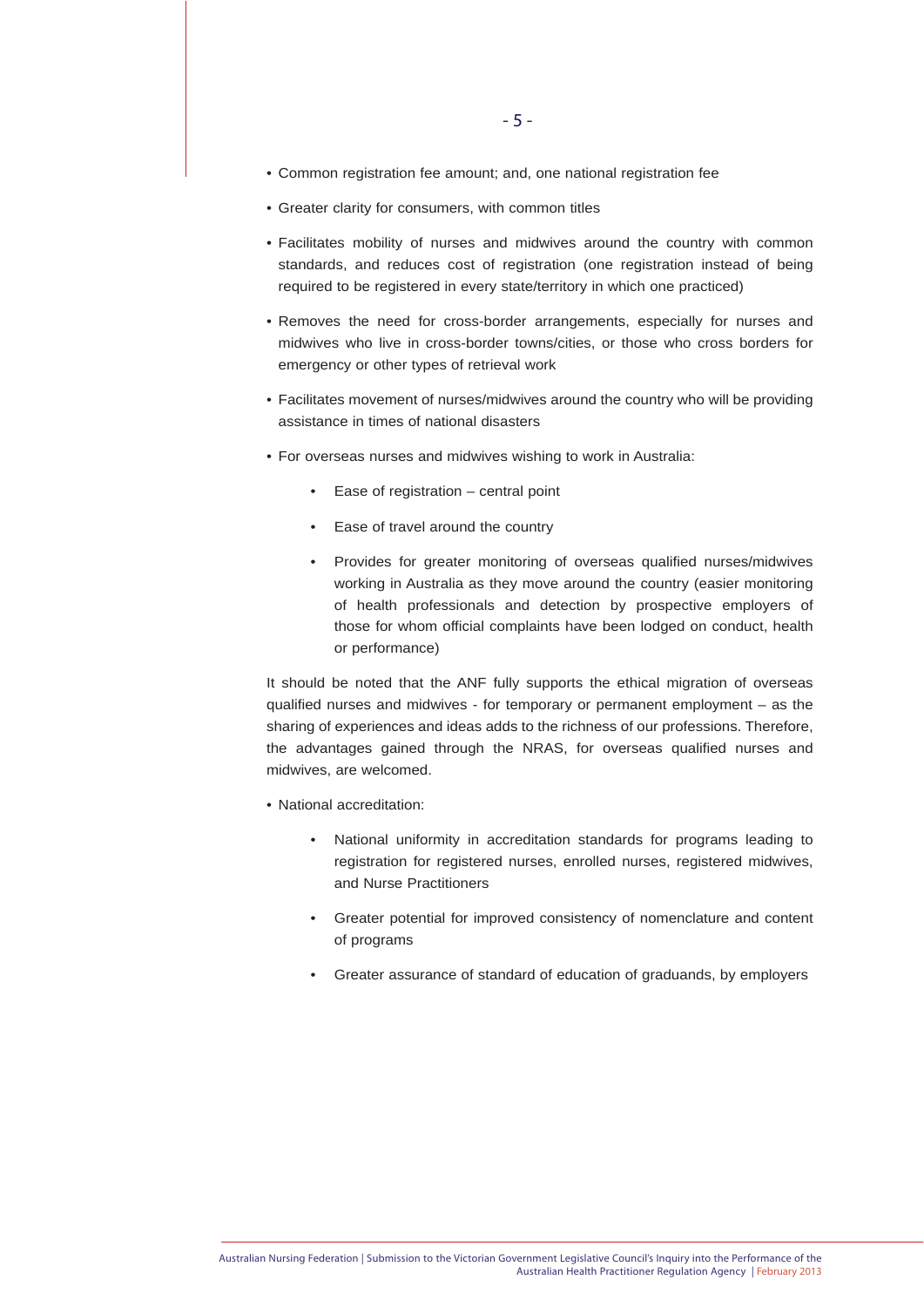#### Australian Health Practitioner Regulation Agency (AHPRA)

The ANF acknowledges that the implementation path from state/territory based registration to a national regulatory process, has been complex and fraught with difficulties. The ANF Federal Office, through our Branches, has been made aware of problems encountered by members in their interactions with AHPRA. However, given our commitment to the success of this important scheme, the ANF has committed to working with AHPRA and the NMBA, on issues which have had the potential to undermine the credibility of the national Scheme.

In 2011 the ANF made a written submission to the Australian Government Senate Inquiry into the *Administration of Health Practitioner Registration by the Australian Health Practitioner Regulation Agency*, and subsequently gave evidence at the public hearings held in Canberra.

The ANF reiterated and stressed to the Inquiry our strong ongoing support for the national registration and accreditation scheme for the nursing and midwifery professions, in particular, and more broadly, for all health professions in Australia. We were candid in outlining issues experienced by our members regarding assessment of qualifications, initial and renewal of registration and the online register for the new Scheme. However, we were also forthright in arguing that many of these issues pointed to a lack of resourcing of the National Registration and Accreditation Scheme in terms of personnel to handle the volume of registrants – both existing and new applicants; and, also in terms of preparation and knowledge level of the call centre staff.

The ANF viewed the Senate Inquiry in 2011 as an opportunity to ensure that AHPRA and the NMBA were adequately equipped for their role as the national regulatory body, so that the regulation process could serve its purpose of protecting the public. Adequate resourcing is also essential so that nurses and midwives are dealt with fairly, equitably and efficiently within the Scheme.

We maintain that instances of inconsistency in decision-making and advice offered by staff across AHPRA offices could be minimised by additional resources targeted at improving the capacity for AHPRA state/territory office personnel to collaborate and develop consistent approaches to registration and notification matters.

Some of the issues raised by the ANF at that time have since been addressed by AHPRA and the NMBA. Other matters are being dealt with through continuing dialogue between ANF Branches or the ANF Federal Office and personnel from AHPRA and the NMBA. As the AHPRA Annual Report 2011/12 records: *AHPRA undertook the largest ever renewal in Australia when more than 333,000 nurses and midwives renewed their registration in May 2011* (AHPRA, 2012). This indicates the enormity of the exercise being engaged in by AHPRA in implementing a national registration scheme.

While not condoning instances of poor communication on the part of AHPRA, the ANF recognises that the magnitude of the transition from jurisdictional to national registration will inevitably require a period of adjustment and refinement of processes. The ANF continues to work with AHPRA to minimise any adverse effects of the transition of individual nurses and midwives, and to develop policies and procedures which will facilitate regulation for nurses and midwives with the aim of providing safe, competent care to the community.